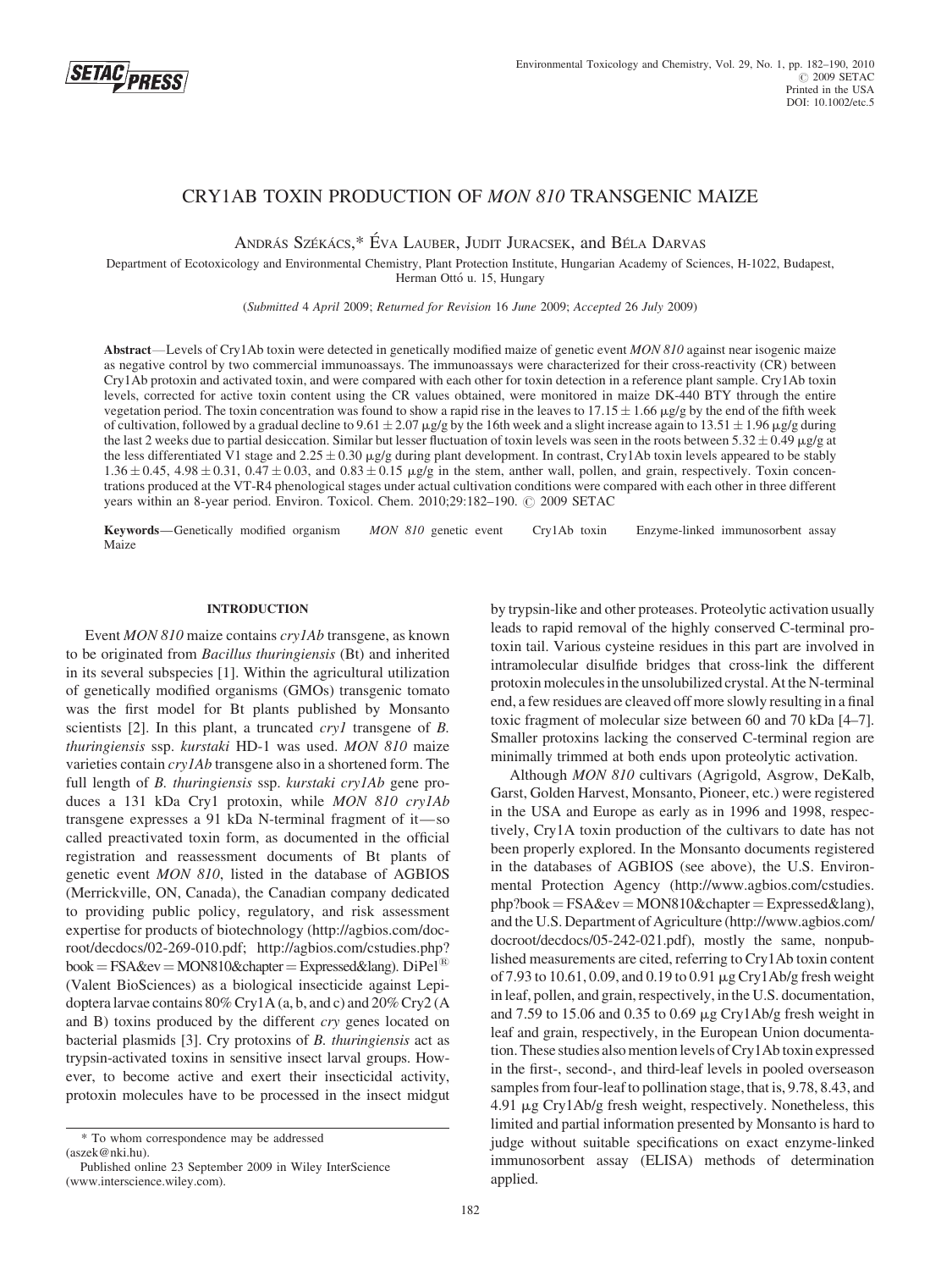During the past decade, only a few studies were published about Cry1Ab toxin production of MON 810 cultivars, even though the entire phenomenon of variable toxin production is still unclear. Cry1Ab toxin content were reported in the leaves of cultivars Agrigold A6609Bt (0.76–2.30 mg/g [8]), Asgrow RX799Bt (0.77–2.39 mg/g [8]), Monsanto Novelis (0.44–11.07 and  $0.32-11.07 \mu$ g/g [9,10]), Pioneer P31B13Bt (0.66-2.20  $\mu$ g/ g [8]), and Pioneer P33V08Bt (0.66–2.17 and 0.35–0.53 mg/g [8,11]). Parallel Cry1Ab levels in tissues other than leaves have been published for cultivar Monsanto Novelis, reporting toxin concentrations for root, stem, anther wall, and grain of 0.34 to 2.31, 0.35 to 2.06, 0.30 to 6.65, and 0.01 to 0.51 mg/g [9] and 0.27 to 4.17, 0.08 to 2.61, 0.30 to 6.65 and 0.01 to 0.51  $\mu$ g/g [10], respectively. The data also reveal that MON 810 cultivars produce Cry1Ab toxin in a tissue- and time-specific manner. Soil quality, especially its nitrogen fertility, also has strong influence on Cry1Ab toxin expression [11], and it has been noted that twofold higher toxin levels are expressed in multistack varieties than in single stack *MON 810* cultivars [12]. Moreover, toxin levels should be followed up on a regular basis in the characterization of the variety to show that it is distinct, uniform, and stable (DUS), and to assess how transgenes behave after decades of reproduction in a novel genomic context, whether Bt toxin expression has not undergone changes over time.

An additional technical problem has been that both Monsanto and independent studies on Cry1Ab toxin production in these cultivars used a commercial ELISA kit EnviroLogix Cry1Ab/Cry1Ac QuantiPlate (EnviroLogix) based on antibodies against protoxins [13]. This kit was unexpectedly withdrawn from the market in 2005, and was replaced with a qualitative ELISA method, EnviroLogix Cry1Ab/Cry1Ac QualiPlate. The analytical problem of why the Cry1Ab/Cry1Ac QuantiPlate has disappeared is still uncertain.

Because Bt crops mostly contain truncated transgenes, these plants (including MON 810 maize) produce the preactivated toxin protein. As a result, it is improper in the analytical sense to directly apply ELISA systems devised against Cry1Ab/Cry1Ac protoxins to the measurement of plant toxin levels by using analytical standards of the protoxin protein. Two ways to overcome this problem is either to use plant-produced toxins as analytical standards, or to convert the protoxin standard into activated toxin before the analytical determination. An obstacle to the first approach is the lack of availability of plant-produced toxin proteins. The second approach, however, is readily available, as the enzymatic cleavage and activation of the protoxin into activated toxin has been studied in detail, and protocols for such enzymatic activation have been established [14–18].

The official registration and reassessment documents of Bt plants, including MON 810, submitted by the variety owners ([12,19]; http://www.epa.gov/oppbppd1/biopesticides/pips/bt\_ brad2/2-id\_health.pdf) and listed in the AGBIOS database (see above) claim that enzymatic cleavage of Cry1Ab protoxin and of the plant produced truncated toxin result in the same 63-kDa protein. Moreover, it is also claimed that this active toxin and the truncated toxin produced by Bt plants or expressed in Escherichia coli were recognized with the same immunoreactivity by Cry1Ab-specific antibodies [19]. Monoclonal antibody lines generated against the activated toxin recognized the protoxin [9,20,21], and this affinity was not sequence- but

conformation-dependent, as antibody binding to the protoxin was severely altered at elevated temperature [20]. The possible effect of protein conformation and other posttranslational factors in immunorecognition has also been emphasized [13,22]. Moreover, some (but not all) antibodies inhibited insect toxicity of the activated toxin, indicating antibody binding on the same protein epitopes that are responsible for toxin anchoring on their epithelial cell receptors in the insect midgut [20]. Polyclonal IgY antibodies against the activated toxin and their purified fraction monospecific to the active toxin could not be used for recognition the Cry1Ab protein produced by Bt maize (MON 810 or Bt 176) neither in an indirect competitive, immobilized antigen-based ELISA, nor in a Western blot system [9].

The aims in the present study were to assess Cry1Ab toxin production of MON 810 genetic event under experimental cultivation; to compare different Cry1Ab-specific ELISA kits for this purpose; and to test the detection efficacy of these kits for different Cry1Ab proteins (protoxin and activated toxin). Initial results [23] were obtained on EnviroLogix Cry1Ab/ Cry1Ac QuantiPlate, and were revised with a similar commercial ELISA method, Abraxis Bt-Cry1Ab/Ac ELISA kit.

## MATERIALS AND METHODS

MON 810 maize cultivar DK-440 BTY and its near isogenic variety DK-440 were kindly provided by Monsanto Hungaria in two batches. Cry1Ab toxin was obtained from two sources, purchased from Abraxis LLC and received from Luke Masson (Biotechnology Research Institute, National Research Council of Canada, Montreal, QC) [24]. Chemicals were purchased from Sigma-Aldrich, unless stated otherwise.

## Enzyme-linked immunosorbent assays

Cry1Ab toxin content in maize plants was determined by commercial 96-well microplate format sandwich ELISAs, EnviroLogix Cry1Ab/Cry1Ac QuantiPlate<sup>®</sup> (AP 003) and Abraxis Bt-Cry1Ab/Ac ELISA kit (PN 51001). For sample preparation, approximately 20 mg of ground maize samples were homogenized in 0.5 ml of manufacturer-provided extraction buffer, and were centrifuged at 12,000 rpm for 3 min. Samples were further diluted as needed, but at least by 1:10. Immunoassays were carried out in 96-well ELISA microplates according to protocols provided by the manufacturers, in sequential steps, with a washing step with phosphate-buffered saline (PBS with 0.02% Tween 20) buffer (pH 7.4) in between reagent addition. Samples and standards (calibrators) were added to the plates in triplicates. In the case of the EnviroLogix Cry1Ab/Cry1Ac QuantiPlate, Cry1Ab-specific antibodies conjugated to horseradish peroxidase as a reporter enzyme, diluted in PBS (with 0.05% Tween 20; pH 7.4) were added after 15 min of incubation, and the plate was further incubated for 1 h at room temperature. Finally, the plate was washed, and hydrogen peroxide as a substrate and tetramethyl benzidine as a chromophore diluted in citrate buffer (pH 5.0) were added. Color development was measured in the kinetic mode at a wavelength of 620 nm, the color reaction was stopped after 20 min by adding 4 M sulfuric acid, and the color intensity was read at 450-nm wavelength on an iEMS microtiter plate reader (Labsystems, Helsinki, Finland). Tests with the Abraxis ELISA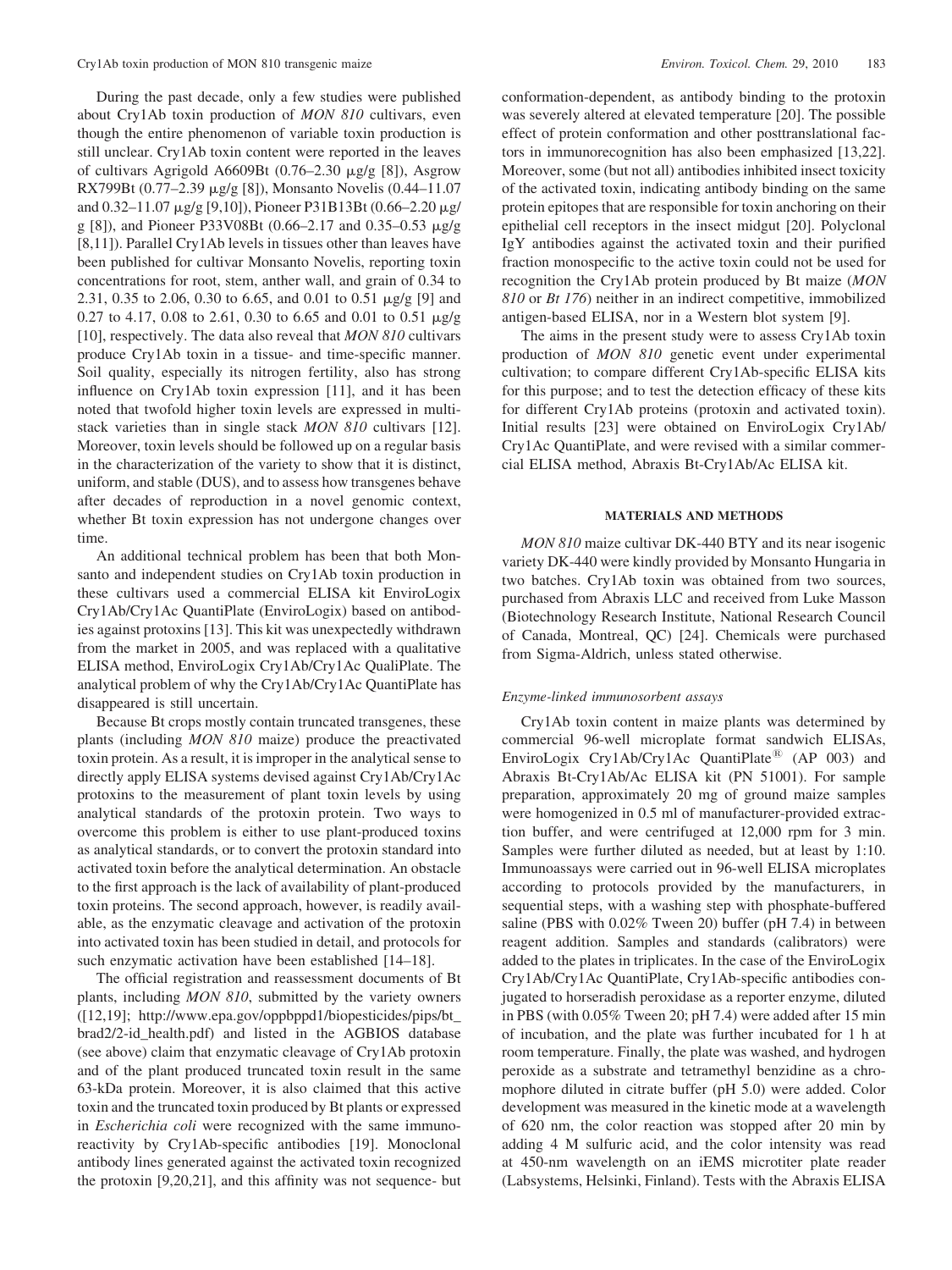kit were carried out similarly, but with one additional step: polyclonal Cry1Ab-specific rabbit antibodies in PBS buffer were added after the addition of the samples and standards, the plate was incubated for 30 min at room temperature, washed, followed by the addition of a goat anti-rabbit IgGhorseradish peroxidase enzyme conjugate, and the plate was further incubated for 30 min at room temperature. Standards were put on every microplate at concentrations ranging 0.5 to 5 ng/ml for EnviroLogix Cry1Ab/Cry1Ac QuantiPlate and 0.2 to 4 ng/ml for Abraxis Bt-Cry1Ab/Ac ELISA kit (representing the linear range of the sigmoid standard curves), analyte concentrations were determined by linear regression. The limit of detection (LOD) in the extracts was 0.14 ng/ml and 0.125 ng/ml in the EnviroLogix and Abraxis ELISA systems, respectively.

To assess analytical accuracy and precision of the ELISA systems, Shewhart analytical control charts [25] were plotted on concentration values determined in the ELISA systems for standard samples at medium concentration levels, that is, 2.5 ng/ml and 1 ng/ml for EnviroLogix Cry1Ab/Cry1Ac QuantiPlate and Abraxis Bt-Cry1Ab/Ac ELISA kit, respectively. Cross-validated concentration values for such controls were determined in each performed analysis by linear regression from the corresponding analytical standard line, and were plotted sequentially as shown in Figure 1 for the two immunoassays. The charts depict variability of the actual concentration values detected for the standard samples selected, and consider their closeness to target specifications (nominal standard concentrations) over time. Performance characteristics of the analytical measurements are considered well controlled if no consistent trends emerge among values detected and if values do not fall outside the prespecified limits, upper and lower control limits (UCL, LCL, respectively) and upper and lower warning limits (UWL, LWL, respectively) derived from mean analyte concentration values.



Fig. 1. Analytical control chart of determination of Cry1Ab protoxin content by the EnviroLogix Cry1Ab/Cry1Ac QuantiPlate system at concentration level 2.5 ng/ml (A) and Abraxis Bt-Cry1Ab/Ac ELISA kit at concentration level 1 ng/ml (B). Performance characteristics, i.e., upper control limit (UCL), lower control limit (LCL), upper warning limit (UWL), lower warning limit (LWL) were derived from mean analyte concentration (MAC). Control and warning limits were calculated from the average of 91 determinations for EnviroLogix Cry1Ab/Cry1Ac QuantiPlate providing control limits UCL 3.03 ng/ml and LCL 2.22 ng/ml, and warning limits UWL 2.90 ng/ml and LWL 2.36 ng/ml. Control limits were calculated from the average of 46 determinations for Abraxis Bt-Cry1Ab/Ac enzyme-linked immunosorbent assay providing control limits UCL 1.25 ng/ml and LCL 0.85 ng/ml, and warning limits UWL 1.19 ng/ml and LWL 0.92 ng/ml.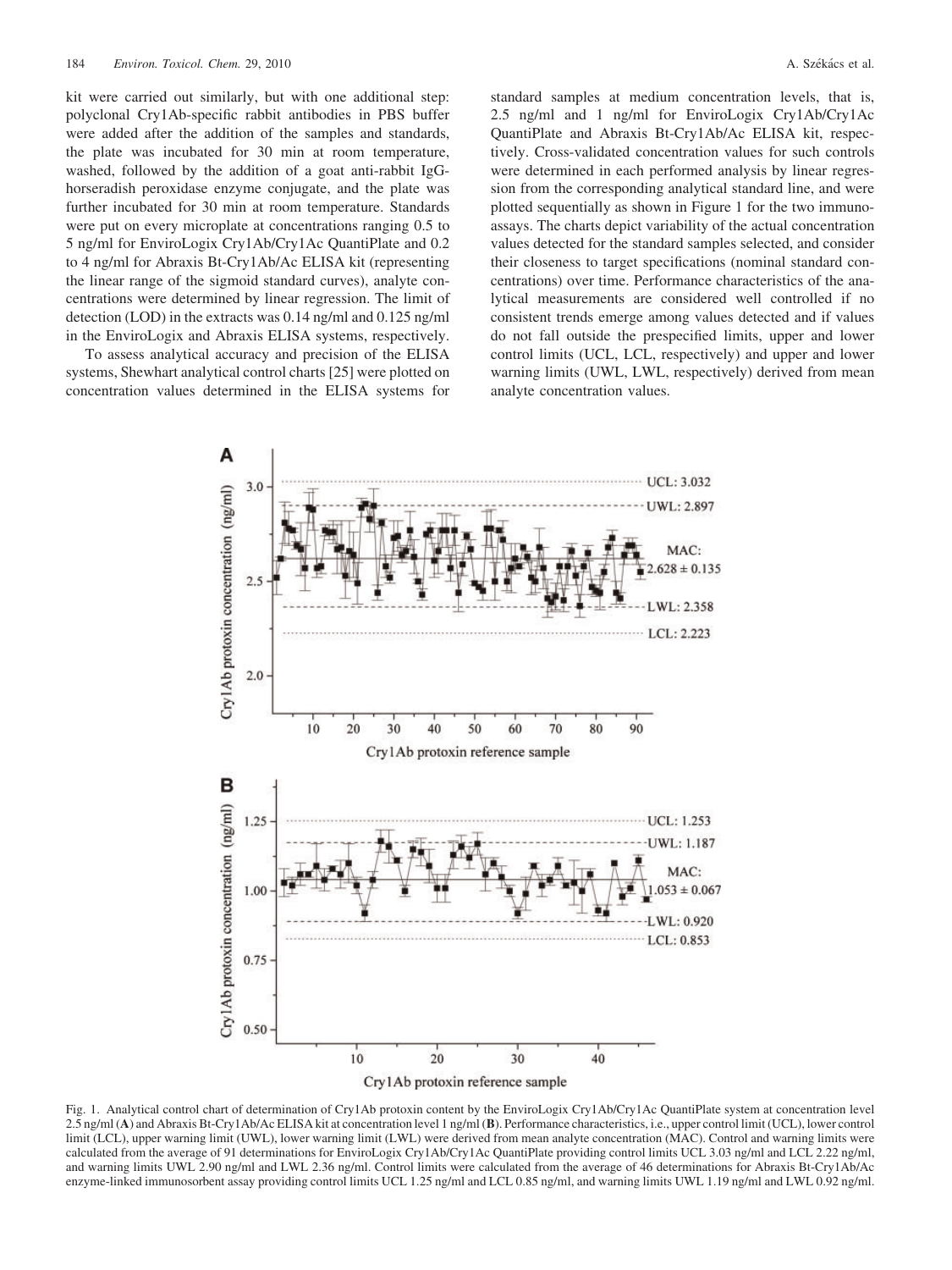#### Enzymatic activation of Cry1Ab protoxin

To obtain the active Cry1Ab toxin, the microbial Cry1Ab protoxin was cleaved by trypsin according to literature method [15]. Enzyme treatments were carried out in 1-ml vials using 50 mM carbonate buffer (pH 10.5) containing 10 mM dithiotreitol (DTT) as a diluent. In each treatment,  $5 \mu l$  of protoxin solution in the buffer at concentrations ranging from 0.18 to 7.5  $\mu$ g/ml was added to 45  $\mu$ l of trypsin (EC 3.4.21.4) solutions at concentrations ranging from 1.8 to 416.6 ng/ml at various toxin/trypsin ratios ranging between 0.45 and 55, and the mixture was incubated for 2 h at  $37^{\circ}$ C. To stop enzymatic activity, 5.6 ml of phenylmethanesulfonyl fluoride (PMSF) at a concentration of 10 mM was added, the mixture was vortexed at 540 rpm for 10 s. Aliquots of these vials, upon appropriate dilution (1:1000) in PBST buffer, were transferred onto 96-well ELISA microplates, and the binding affinity was detected by performing the ELISA protocol. Inactivation of the enzyme not only allowed exact control of the duration of the enzymatic reaction, but also excluded the possibility that antibodies could be degraded in the ELISA process. As negative controls, aliquots of protoxin similarly incubated without or with inactivated trypsin were also subjected to ELISA. Trypsin was inactivated by heat, keeping the enzyme aliquot at  $90^{\circ}$ C for 2 min and by preincubation with PMSF at  $37^{\circ}$ C for 30 min.

## Cross-reactivities

The comparison of the ELISA signals obtained on protoxin solutions at set concentrations to those obtained by the same ELISA system on the trypsinized active toxin solutions provides immediate information on the cross-reactivity (CR) of the given ELISA system between Cry1Ab toxin and protoxin. Accordingly, CR between the activated Cry1Ab toxin and Cry1Ab protoxin was defined as the percentage ratio of the concentration values detected by ELISA for the two toxin forms at the applied concentrations.

## Cultivation and sampling

Both Bt and near isogenic varieties were grown at the Ecological Experimental Station of the Plant Protection Institute, Hungarian Academy of Sciences (Julianna-major, Nagykovácsi, Hungary) in the  $2001$ ,  $2005$ , and  $2008$  growing seasons. Bacillus thuringiensis plants were cultivated on plots of 200 to 400  $m<sup>2</sup>$  area with three to six border rows of near isogenic maize and fenced off from other cultivation sites. Cry1Ab toxin production in MON 810 maize cultivars was followed for four months upon planting. Plant samples of DK-440 BTY and its near isogenic line, DK-440 were taken nine times in approximately two-week intervals from various plant parts at least in four repetitions. Four entire plants were collected and dissected at each sampling time, and organs including, when appropriate, leaves, stem, root, anther, pollen, and grain were separated. Plant samples were immediately processed upon sampling for fresh and dry weight measurements and for toxin content determination by ELISA, or were stored frozen  $(-40^{\circ}C)$ . Entire leaves were subjected to sample preparation in the V1 phenostage, while leaf samples from the V3 phenostage on were taken as one to three stripes of 3- to 5 mm width and approximately 80-mg weight each, cut from the middle section of each green leaf. Composite samples were

prepared from at least nine individual leaf stripes in equal amounts from each leaf of the plant, so that all green leaf levels were represented equally. Unused leaf stripes were stored frozen until possible parallel determinations. Therefore, the majority of the determinations were done at least in quadruplicates, ranging up to eight replications in certain cases. Phenological stages are designated by Ritchie et al. [26].

A reference laboratory sample (OR4) was prepared from collected plant materials for validation purposes. The sample containing leaves, roots and stem of DK-440 BTY, to represent all plant matrices, in natural weight proportions in silage, dried and ground together was prepared, and stored frozen in aliquots. This sample was used as internal laboratory standard for analytical quality control.

## RESULTS AND DISCUSSION

## ELISA with Cry1Ab protoxin and activated toxin

A common feature and disadvantage of the available commercial ELISA systems for the detection of Cry1Ab/Cry1Ac toxins is that these immunoassays are based on antibodies directed against microbial protoxin forms, either purified from B. thuringiensis ferments or produced by transgenic microbes containing the cry1Ab/cry1Ac gene encoding these protoxins. Moreover, these methods use the same protoxin as analytical standard; therefore, these immunoassays are validated to detect protoxin molecules in a quantitative manner (D. Grothaus, Monsanto, St. Louis, MO, USA, personal communication; F. Rubio, Abraxis, Warminster, PA, USA, personal communication).

Both commercial kits, EnviroLogix Cry1Ab/Cry1Ac QuantiPlate and Abraxis Bt-Cry1Ab/Ac ELISA kit were applied to determine toxin concentration prior and after enzymatic activation of the Cry1Ab protoxin. Results of the ELISA signal comparison are shown in Table 1. Using EnviroLogix Cry1Ab/Cry1Ac QuantiPlate and Cry1Ab protoxin (Biotechnology Research Institute, National Research Council of Canada, Montreal, QC) enzymatically activated toxin provided detected concentration levels in the range of 290–325 ng/ml for the initial protoxin concentration of 750 ng/ml. In the case of the Abraxis Bt-Cry1Ab/Ac ELISA kit and Cry1Ab protoxin (Abraxis), the corresponding levels were 150–165 ng/ml detected activated toxin level for initial protoxin concentration of 275 ng/ml. As negative controls, protoxin solutions were treated with heat deactivated and PMSF preinhibited trypsin as well to illustrate the lack of nonspecific effects on the immunoassay signal. In these negative controls, 95.4 to 99.7% of the initial toxin concentration was detected.

Enzyme-linked immunosorbent assay signals in all cases decreased in result of the enzymatic treatment relative to protoxin concentrations determined in the untreated protoxin solution. This is perspicuous as Cry1Ab-specific antibodies raised against bacterial protoxin are being used in both ELISA systems, and these antibodies are expected to show lower affinity to the truncated toxin protein of lesser or altered antigenic epitopes. As seen from Table 1, toxin/trypsin ratios in these experiments ranged between 2 and 55 (w/w) corresponding to molar ratios of 0.36 and 10, respectively. Such high molar proportions (even excess) of trypsin relative to its substrate (the protoxin in this case) compared to physiological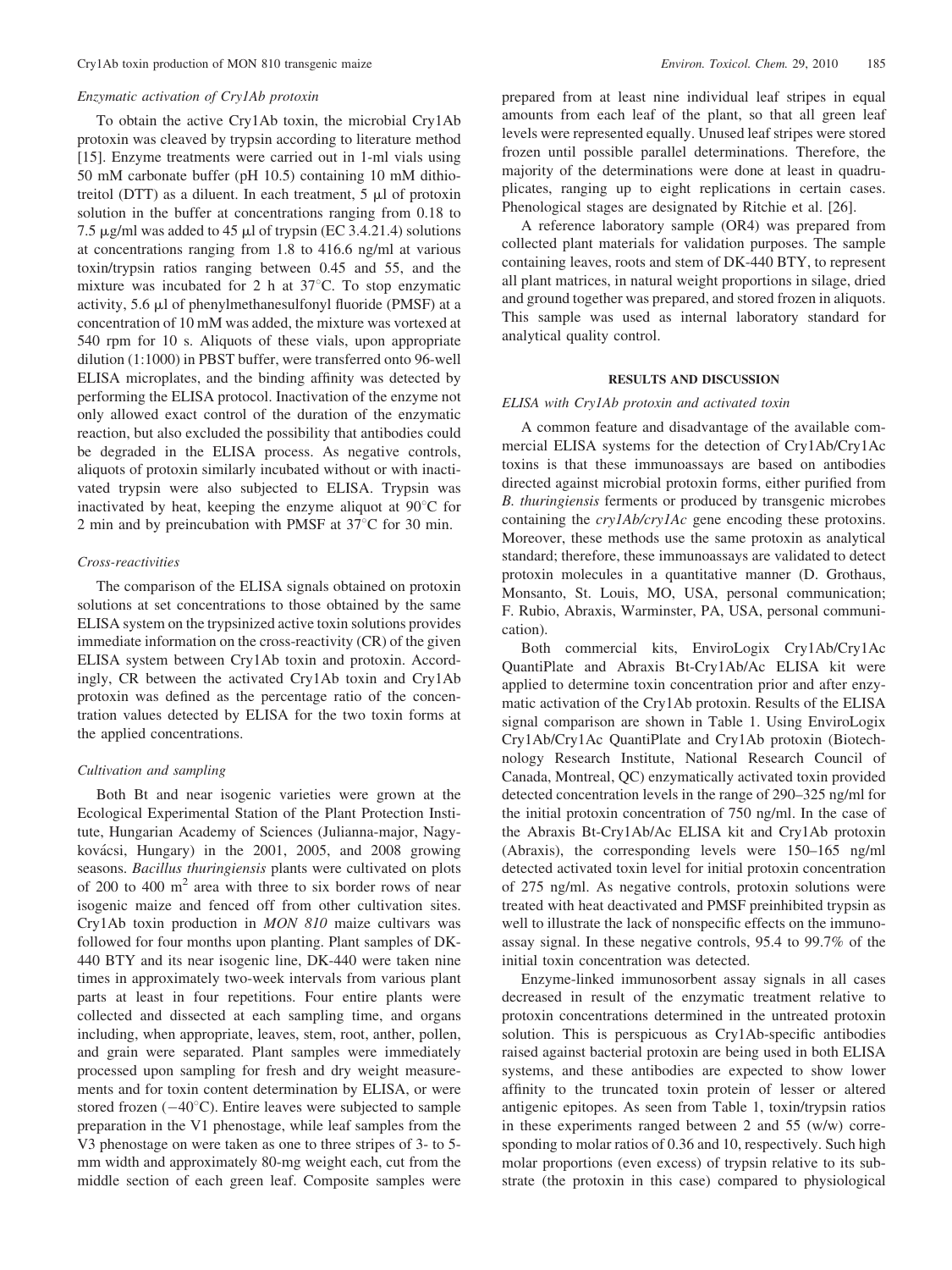Table 1. Cry1Ab protoxin and activated toxin content during enzymatic cleavage of the bacterial protoxin and activated toxin/protoxin cross-reactivities, measured with EnviroLogix Cry1Ab/Cry1Ac QuantiPlate and Abraxis Bt-Cry1Ab/Ac enzyme-linked immunosorbent assay (ELISA) kit

| Concentration |                 |                                   |                | Concentration                     | CR <sup>a</sup>            |
|---------------|-----------------|-----------------------------------|----------------|-----------------------------------|----------------------------|
|               | Cry1Ab protoxin |                                   |                |                                   |                            |
| Trypsin       | Nominal         | Detected                          | Trypsin/toxin  | Cry1Ab activated toxin            | Cry1Ab<br>activated toxin/ |
| (ng/ml)       |                 |                                   | ratio<br>(w/w) | detected<br>(ng/ml)               | protoxin<br>(%)            |
| 375           | 750             | $748.3 \pm 86.9$ (A) <sup>b</sup> | 0.50           | $292.2 \pm 70.6$ (B) <sup>b</sup> | $39.1 \pm 9.4$             |
| 75            |                 |                                   | 0.10           | $323.7 \pm 47.2$ (B) <sup>b</sup> | $43.3 \pm 6.3$             |
| 125           | 275             | $277.1 \pm 10.5$ (C) <sup>c</sup> | 0.45           | $150.5 \pm 8.0$ (D) <sup>c</sup>  | $54.3 \pm 3.1$             |
| 25            |                 |                                   | 0.09           | $153.8 \pm 8.3$ (D) <sup>c</sup>  | $55.5 \pm 3.0$             |
|               |                 |                                   | 0.02           | $164.3 \pm 14.1$ (D) <sup>c</sup> | $59.3 \pm 4.8$             |

<sup>a</sup> Cross-reactivity (CR) between the activated Cry1Ab toxin and Cry1Ab protoxin was calculated as the percentage ratio of the ELISA signals by the two toxin forms at the applied concentrations.

<sup>b</sup> EnviroLogix Cry1Ab/Cry1Ac QuantiPlate (EnviroLogix) and Cry1Ab (Biotechnology Research Institute, National Research Council of Canada) were used, the nominal Cry1Ab toxin level was 750 ng/ml. Different capital letters in parentheses after each detected concentration range indicate significant differences at

1% significance level (212.4 ng/ml).<br><sup>c</sup> Abraxis Bt-Cry1Ab/Ac ELISA kit and Cry1Ab (Abraxis) were used; the nominal Cry1Ab toxin level was 275 ng/ml. Different capital letters in parentheses after each detected concentration range indicate  $SD_{1\%}$  (28.8 ng/ml).

conditions are chosen deliberately, so that complete amide cleavage occurs, and that is why no dependence of the protoxin cleavage on trypsin concentration is observed in this trypsin/ toxin proportion range. Similar results were obtained when protoxin was applied at initial concentrations in the range of 18 to 36 ng/ml, and trypsin/toxin ratios varied between 0.05 and 2.2 (w/w), that is, 0.28 and 12.1 (mol/mol) (data not shown). The observed decrease in the detection of toxin concentration when activated toxin was measured instead of protoxin of the same concentration is due to lower binding of the antibodies to this shortened protein than to their original immunogen, Cry1Ab protoxin, and these experiments revealed that average CR were 0.412 and 0.564 in the EnviroLogix Cry1Ab/Cry1Ac QuantiPlate and Abraxis Bt-Cry1Ab/Ac ELISA kit, respectively. While these immunoassays are suitable, from the immunoanalytical aspect, for measuring protoxin content, e.g., in microbial samples, toxin concentrations detected by them in plant samples containing the preactivated toxin have to be corrected by these CR values.

# Comparison of the Cry1Ab ELISA kits

The ELISA system developed by EnviroLogix (Cry1Ab/ Cry1Ac QuantiPlate) has been a widely used immunoassay in Bt plant analysis both in monitoring Cry1Ab protein expressed in GM crops and for surveillance of transgenic protein in produce or animal tissues [6,13,27–34], until its sudden removal from the market in 2005. The similar immunoassay developed and commercialized by Abraxis (Bt-Cry1Ab/Ac ELISA kit) appeared to be a suitable replacement: it is also currently used for quantitative determination of Cry1Ab and Cry1Ac toxins [35], and the two ELISA systems are similar in their construction (both are sandwich ELISAs, use antibodies against bacterial protoxin with protoxin standards). Yet there also appear to be distinctive differences between the two immunoassays: the Abraxis kit uses polyclonal rabbit antiserum and anti-rabbit IgG-peroxidase conjugate, while the EnviroLogix Cry1Ab/ Cry1Ac QuantiPlate applies antiserum-peroxidase conjugate (therefore, the assay sequence is two steps shorter than that of the former), and significant variation was seen in their CRs to

the activated toxin (see above). Therefore, the two immunoassays had to be validated against each other. For this purpose, a reference laboratory sample (OR4) was used: toxin concentration measured by sample OR4 was evaluated by EnviroLogix Cry1Ab/Cry1Ac QuantiPlate in 2002 to contain  $4.64 \pm 0.36 \mu$ g toxin/g dry weight-based on the protoxin standard curve (raw concentration), which represented  $11.26 \pm 0.88$  µg activated toxin/g dry weight content with the CR value of the immunoassay considered. Measuring the same sample by Abraxis Bt-Cry1Ab/Ac ELISA in 2006 and 2009 provided  $1.94 \pm 0.75$   $\mu$ g/g and  $1.99 \pm 0.16$  µg/g raw toxin concentration, representing  $3.43 \pm 1.34$  µg/g and  $3.52 \pm 0.28$  µg/g activated toxin concentration, respectively. This indicates that EnviroLogix Cry1Ab/ Cry1Ac QuantiPlate provided 2.36 times higher values in raw toxin concentration than the Abraxis Bt-Cry1Ab/Ac ELISA kit, corresponding to a 3.24 times difference in the calculated activated toxin content (Table 2). Results in the Abraxis kit underestimating the toxin content relative to the EnviroLogix ELISA system were similar to frozen leaf samples as well (data not shown). This indicates that the two kits measure toxin concentrations in the same range, but their direct comparability to each other is questionable, as also indicated in the literature [32].

To test analytical characteristics and applicability of the two immunoassays, Shewhart analytical control Charts [25] were plotted (Fig. 1) on concentration values determined at two absorbance wavelengths in the ELISA systems (2.5 ng/ml for the EnviroLogix Cry1Ab/Cry1Ac QuantiPlate and 1 ng/ml for the Abraxis Bt-Cry1Ab/Ac ELISA kit). Mean analyte concentration values determined for the controls applied were  $2.63 \pm 0.14$  ng/ml and  $1.05 \pm 0.07$  ng/ml for EnviroLogix Cry1Ab/Cry1Ac QuantiPlate and Abraxis Bt-Cry1Ab/Ac ELISA kit, respectively. Corresponding assay precision values were found to be 5.14% for EnviroLogix Cry1Ab/Cry1Ac QuantiPlate and 6.36% for the Abraxis Bt-Cry1Ab/Ac ELISA kit, appearing sufficient for analytical determination. Determination accuracy was also found proper for both immunoassays, statistically not differing from zero  $(4.39\% \pm 4.82\%)$  in the case of the EnviroLogix Cry1Ab/Cry1Ac QuantiPlate and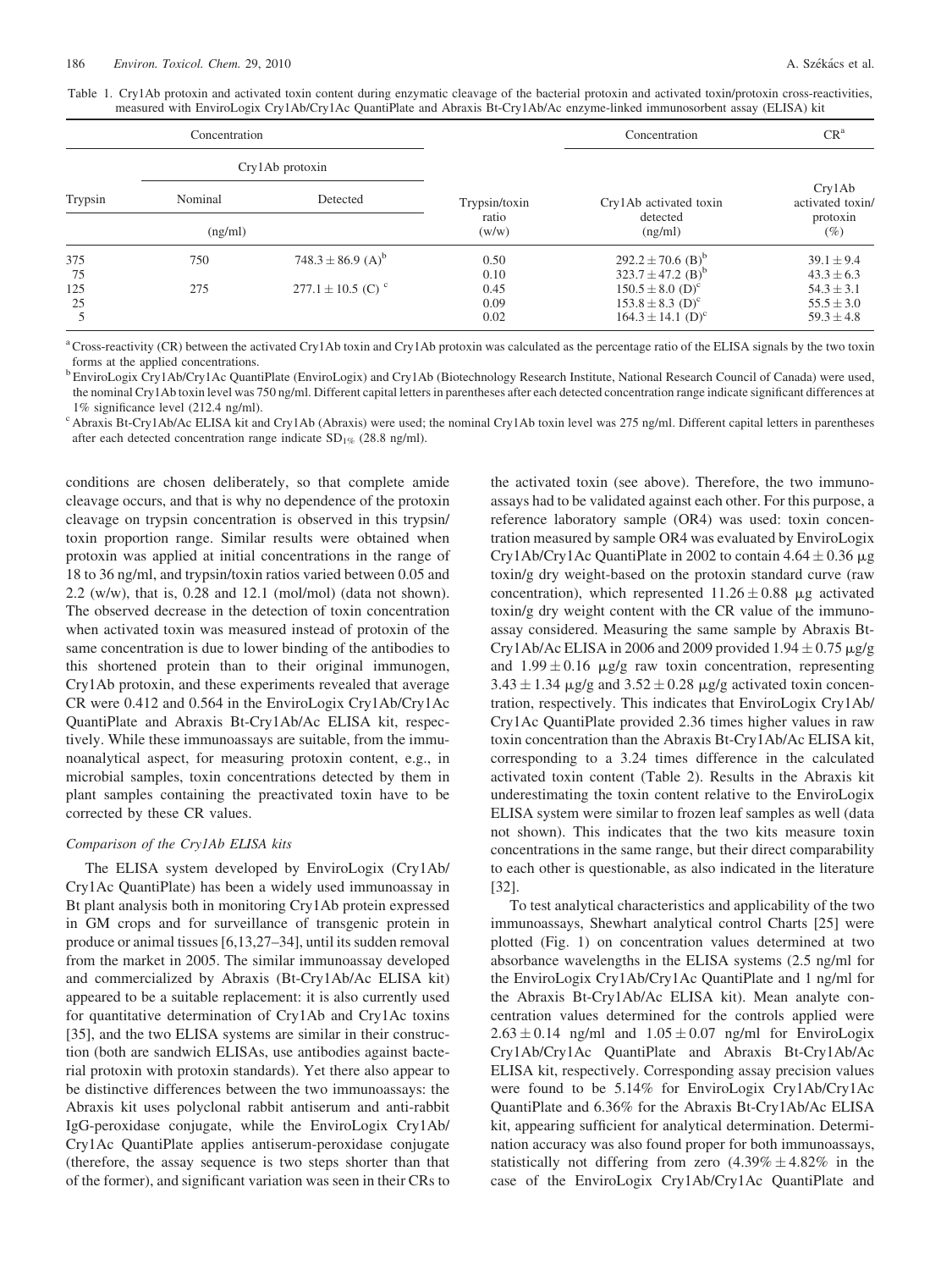Table 2. Cry1Ab toxin content of a dried maize reference sample (OR4) detected by two enzyme-linked immunosorbent assay (ELISA) methods

|                                                                                                                             | Toxin concentration in sample OR4                                                                        |                                                                                                           |  |
|-----------------------------------------------------------------------------------------------------------------------------|----------------------------------------------------------------------------------------------------------|-----------------------------------------------------------------------------------------------------------|--|
|                                                                                                                             | as detected by ELISA                                                                                     | corrected to activated toxin                                                                              |  |
| ELISA method applied <sup>a</sup>                                                                                           | $(\mu g \to x \to h/g \to g \to v \to h)$                                                                |                                                                                                           |  |
| EnviroLogix Cry1Ab/Cry1Ac QuantiPlate, 2002<br>Abraxis Bt-Cry1Ab/Ac ELISA kit, 2007<br>Abraxis Bt-Cry1Ab/Ac ELISA kit, 2009 | $4.64 \pm 0.36$ (A) <sup>b</sup><br>$1.94 \pm 0.75$ (C) <sup>c</sup><br>$1.99 \pm 0.16$ (C) <sup>c</sup> | $11.26 \pm 0.88$ (B) <sup>b</sup><br>$3.43 \pm 1.34$ (D) <sup>c</sup><br>$3.52 \pm 0.28$ (D) <sup>c</sup> |  |

<sup>a</sup> EnviroLogix Cry1Ab/Cry1Ac QuantiPlate (EnviroLogix) and Abraxis Bt-Cry1Ab/Ac ELISA kit were used.

<sup>b</sup> Different capital letters in parentheses indicate significant differences at 1% significance level (0.50  $\mu$ g/g).<br><sup>c</sup> Different capital letters in parentheses indicate significant differences at 1% significance level

 $5.31\% \pm 6.67\%$  in the case of the Abraxis Bt-Cry1Ab/Ac ELISA kit). From the control chart, it is also apparent that accuracy improved with time, as higher values near upper warning limit were more frequent at the beginning of the analytical scheme commenced.

## Cry1Ab toxin levels in maize DK-440 BTY

Monitored Cry1Ab toxin levels in MON 810 maize cultivar DK-440 BTY, detected in the first year of cultivation, showed both among sample and temporal fluctuation: relative errors among multiple determinations of individual samples ranged between 0.2% and 7.6%, while those among samples of the same kind taken in parallel (at the same time) from different plants showed a tremendously greater variation between 9.7 and 57.8%, with similar variabilities within leaf, root, stem, or grain samples. This indicates quantitative determination of acceptable accuracy by the ELISA method, yet significant inherent biological variability among samples of individual plants at the same developmental stage.

Cry1Ab toxin was not detected in any sample taken from the near isogenic maize line (negative control). Considering the LOD of the EnviroLogix Cry1Ab/Cry1Ac QuantiPlate and Abraxis Bt-Cry1Ab/Ac ELISA kit (0.14 ng/ml and 0.125 ng/ ml, respectively), corresponding CR values and actual sample preparation parameters, it means that the near isogenic maize line does not contain Cry1Ab toxin above 85 or 55 ng/g fresh weight concentrations.

A clear trend of Cry1Ab toxin production has been seen in DK-440 BTY during plant development. Most intense toxin expression started at the germination stage in an onset starting from  $0.83 \pm 0.15$   $\mu$ g/g in the seed to  $8.06 \pm 1.43$   $\mu$ g/g at germination stage. Intensive toxin production continually increased in the leaves during the first month, and reached a maximum of  $17.15 \pm 1.66$  µg/g by the five-leaf stage (V5), gradually dropping to near the initial level  $(9.61 \pm 2.07 \text{ }\mu\text{g/g})$ by the R4 phenophase, followed by an increase again to  $13.51 \pm 1.96$  µg/g during the last two weeks (R5), most likely due to partial desiccation of the leaf material at the end of the growing season (Fig. 2). A similar fluctuation to a significantly lesser extent was seen in Cry1Ab toxin levels in the roots from  $5.32 \pm 0.49$  µg/g at the less differentiated germination stage, and set in a steady level of  $2.25 \pm 0.30$  µg/g by the R5 phenophase (Fig. 2). Cry1Ab toxin levels appeared similarly stable at  $1.36 \pm 0.45$  µg/g in the stem by the R5 phase (no significant differences among data), while detected toxin concentrations in the anther wall and pollen were  $4.98 \pm 0.31$  and  $0.47 \pm 0.03$  µg/g, respectively. Thus, toxin levels showed the following pattern: leaf  $>$  anther wall  $>$  root  $>$  stem  $>$  grain  $>$ pollen.

These toxin levels measured are in agreement with the official MON 810 documentation (see above) and with certain literature data [9,10], where toxin levels were detected in the same range, although with a strongly fluctuating trend. Concerns have also been raised regarding unpredictability and erratic expression values of Bt toxins in plants [36]. Other studies reported considerably lower Cry1Ab concentrations in Bt maize hybrids of the MON 810 event, e.g., 350 to 534 ng/g in the leaves [11] and 190 to 390 ng/g [37], 160 ng/g [38], or 8 to 509 ng/g [9,10] in the seed/kernel. Literature data indicates that Cry1Ab toxin content appears to be proportional with chlorophyll content within a single leaf [8] with highest level  $(600 \pm 50$  and  $590 \pm 70$  ng Cry1Ab toxin/g fresh wt) at the green leaf tip, and lowest in the white-yellow leaf base  $(180 \pm 10$  and  $220 \pm 70$  ng Cry1Ab toxin/g fresh wt) indicating that tissues with low chlorophyll content correlate with decreased Cry1Ab toxin levels. Nonetheless, on the average 20-fold differences can be seen in the toxin content even of the same MON 810 maize variety (Novelis) depending on cultivation year or location [9,10]. Studying four Chinese domestic Cry1A-producing transgenic maize lines, Liu and Wang measured elevated Cry1A toxin levels in the green (photosynthesizing) parts of the plants. Toxin levels were found in various fresh tissues in the following order leaf  $>$  husk leaf  $>$  pith  $>$  tassel  $>$ ear pith  $>$  pollen  $>$  silk [39], and displayed a continuous increase during plant development among different developmental stages. It must be noted, however, that all these values reported in the scientific literature rely on protoxin-based immunoassays; therefore, they should be subject to correction due to lower CR of the plant expressed Cry1Ab toxin with the antibodies generated against the microbial protoxin.

#### Cry1Ab toxin production at VT-R4 phenological stages

As seen from the temporal toxin distribution data (Fig. 2), toxin levels do not change significantly in the plant in the reproductive stages, between the silking (R1, emergence of the pistil) and dough (R4, intensive starch accumulation in kernel) stages. Therefore, a comparison of toxin levels at these mature stages in different years provides information on year-to-year variations of toxin production of the plant. MON 810 maize was sampled at subsequent years at similarly developed stages, and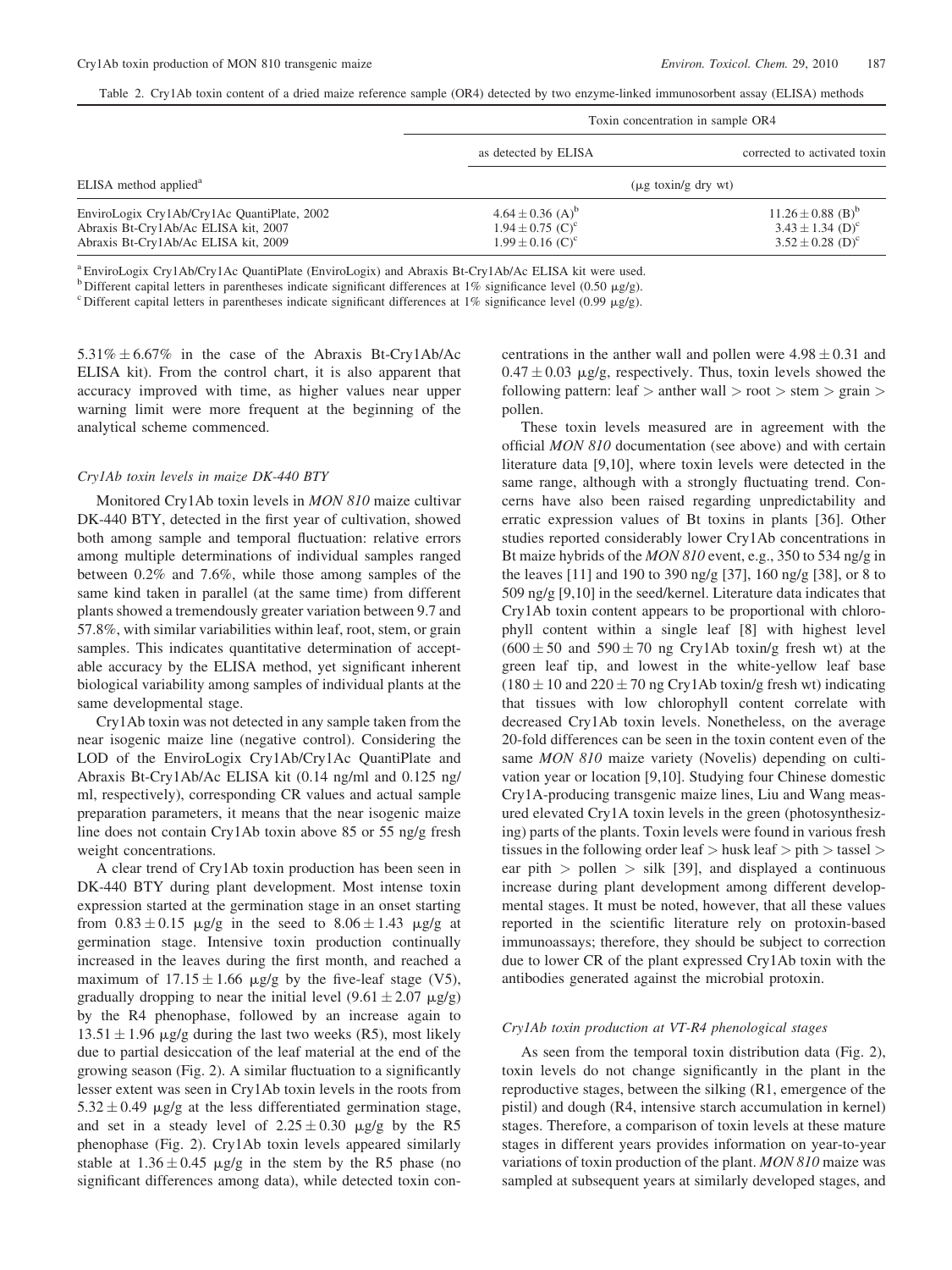

Fig. 2. Fluctuation of Cry1Ab toxin levels in the leaf  $(\blacksquare)$ , root  $(\lozenge)$ , and stem  $(\lozenge)$  during the development of DK-440 BTY (*MON 810*) maize plants detected with the EnviroLogix QuantiPlate enzyme-linked immunosorbent assay kit and calculated for activated toxin levels by the detected cross-reactivity. Plant samples analyzed at least in quadruplicates. Cry1Ab toxin were determined for first leaf (V1), third leaf (V3), fifth leaf (V5), eighth leaf (V8), fourteenth leaf (V14), silking (R1), blister (R2), dough (R4), and dent (R5) phenologicalstages. Different capital letters at each time point represent significant differences between samples of the same tissue at significant differences at 1% significance level of 3.68 and 0.92 µg Cry1Ab/g fresh tissue for leaf (A–C) and root (D–F), respectively. The Cry1Ab toxin content did not show statistically significant differences ( $F_{\text{calc}} = 1.37$ ) among various stem samples (G). Error bars indicate standard deviation (std. dev.), rectangles indicate standard errors (std. err.).

toxin levels detected in various plant parts were compared with each other (Table 3). Cry1Ab content was uniformly the highest in the leaves and lowest in the grain and pollen. The toxin content was significantly lower in the root in 2005 than in other years, while the highest toxin production in this organ was the highest in 2008. Toxin content in the stem did not show statistically significant differences among the years studied  $(F_{\text{calc}} = 2.99)$ . The largest relative variation was seen in the toxin level in the anther/tassel, which was related to the difference in maturity status of the plant sampled: anther was collected in a mature state (see high Cry1Ab toxin content of anther wall) at the stage of pollination in 2001, while samples from the immature tassel were collected at the early tasseling stage in 2008. The toxin content of pollen sampled in 2005 was below the LOD of the immunoassay using the present sample preparation method, and could be detected only by a modified sample preparation protocol for pollen allowing lower LOD (data not shown). Altogether a similar trend was seen in all three

Table 3. Cry1Ab toxin production of MON 810 maize at phenological stages between the tasseling vegetative stage (VT) and the dough reproductive stage (R4)

| Plant organ <sup>a</sup>           | $2001^{\circ}$      | $Cry1Ab$ toxin content <sup>b</sup><br>$(\mu g \to x \to h)$ fresh wt<br>$2005^{\rm d}$ | $2008^{\circ}$      |
|------------------------------------|---------------------|-----------------------------------------------------------------------------------------|---------------------|
| Leaf                               | $9.83 \pm 1.61$ (A) | $7.99 \pm 1.34$ (A,B)                                                                   | $6.12 \pm 2.15$ (B) |
| Root                               | $2.58 \pm 0.41$ (C) | $1.53 \pm 0.43$ (D)                                                                     | $3.82 \pm 0.44$ (E) |
| Stem                               | $1.79 \pm 0.31$     | $1.07 \pm 0.10$                                                                         | $1.61 \pm 0.60$     |
| Anther wall or tassel <sup>1</sup> | $4.98 \pm 0.31$     | $NM^g$                                                                                  | $1.31 \pm 0.37$     |
| Pollen <sup>1</sup>                | $0.47 \pm 0.03$     | below limit of detection                                                                | NΜ                  |

<sup>a</sup> Cry1Ab toxin levels were determined in the tasseling–dough (VT-R4) phenological stages. Plant samples analyzed by enzyme-linked immunosorbent assay (ELISA) at least in quadruplicates.

b Different capital letters in parentheses after each detected concentration range indicate significant differences between samples of the same plant organ collected in different years at significant differences at 5% significance level (2.81  $\mu$ g/g) for leaf (A, B) and at 1% significance level (1.05  $\mu$ g/g) for root (C–E).

The Cry1Ab toxin content did not show statistically significant differences ( $F_{\text{calc}}$  = 2.99) among stem samples in different years.<br><sup>c</sup> Cry1Ab toxin levels detected in the plant leaf, root, and stem at developmental sta Cry1Ab/Cry1Ac QuantiPlate ELISA. Activated toxin/protoxin cross-reactivity value of 0.412 considered.

d Cry1Ab toxin levels in the plant leaf, root and stem at developmental stage R3 and in pollen at developmental stage R1 by Abraxis Bt-Cry1Ab/Ac ELISA kit. Activated toxin/protoxin cross-reactivity value of 0.564 considered.

<sup>e</sup> Cry1Ab toxin levels in the plant organs detected at tasseling stage by Abraxis Bt-Cry1Ab/Ac ELISA kit. Activated toxin/protoxin cross-reactivity value of 0.564 considered.

f Anther wall and pollen were sampled after pollination in 2001. Tassel was sampled before pollination (tasseling stage) in 2008, as the crop did not reach the pollination stage.

 $k_{\text{g}}^{\text{R}}$ NM = not measured.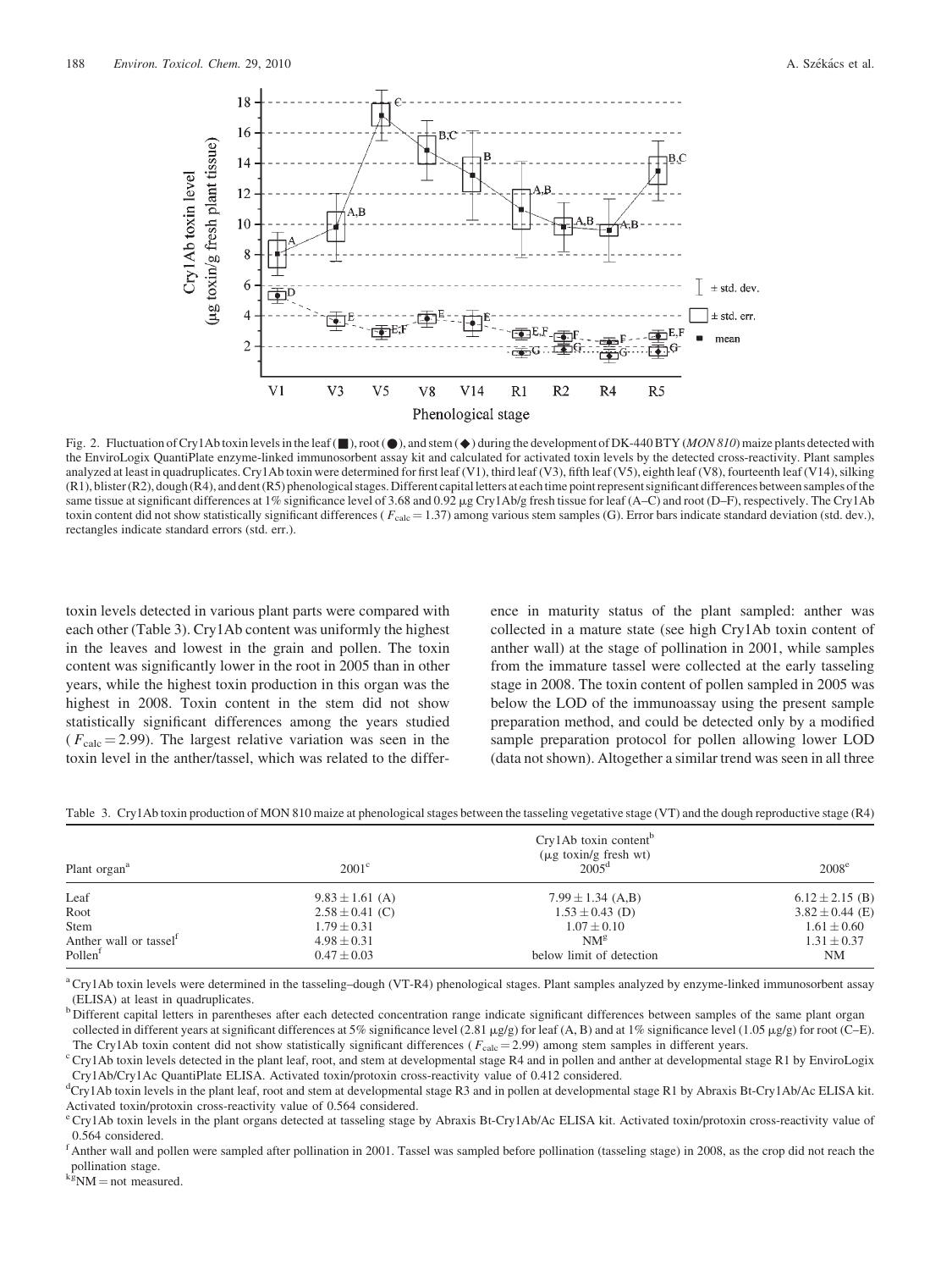years sampled: the toxin was produced at the highest concentration in the leaves, where photosynthesis is the most intense.

In conclusion, Cry1Ab production of MON 810 maize has been characterized both within a single vegetation period and among different growing seasons. For this purpose, two commercially available ELISA systems were evaluated for their CR to the activated form of the toxin, and the thus obtained CR values were used for correction of the raw ELISA results. It has to be mentioned that MON 810 maize (and Bt maize, in general) produces more Cry1Ab toxin than seen in the literature, as none of the literature data are corrected for activated toxin content, but were obtained with protoxin standard. Therefore, we urge that ELISA systems be developed and made widely available that are based on antibodies raised against plant produced toxins, or specific even to enzymatically cleaved, activated form of Cry1Ab.

Acknowledgement—The authors thank Adel Gharib (Faculty of Agriculture, Minia University, Minia, Egypt) and László A. Polgár (Plant Protection Institute, Hungarian Academy of Sciences, Budapest) for their help in sample collection, and Luke Masson (Biotechnology Research Institute, National Research Council of Canada, Montreal, PQ) for Cry1Ab protein expressed in recombinant bacteria. This work was funded by projects BIO-00042/2000 (Hungarian Ministry of Education), K-36-01-00017/2002, NTE-725/2005, NTE-1029/2006, and NTE-750/2008 (Hungarian Ministry of Environment and Water).

#### **REFERENCES**

- 1. Höfte H, Whiteley HR. 1989. Insecticidal crystal proteins of Bacillus thuringiensis. Microbiol Rev 53:242–255.
- 2. Fischhoff DA, Bowdisch KS, Perlak FJ, Marrone PG, McCormick SH, Niedermeyer JG, Dean DA, Kusano-Kretzmer K, Mayer EJ, Rochester DE, Rogers SG, Fraley RT. 1987. Insect tolerant transgenic tomato plants. Bio/Technol 5:807–813.
- 3. Abbott Laboratories. 1992.Bt Products Manual. Abbott, North Chicago, IL, USA.
- 4. Schnepf E, Crickmore N, Van Rie J, Lereclus D, Baum J, Feitelson J, Zeigler DR, Dean DH. 1998. Bacillus thuringiensis and its pesticidal crystal proteins. Microbiol Mol Biol Rev 62:775–806.
- 5. Oppert B. 1999. Protease interactions with Bacillus thuringiensis insecticidal toxins. Arch Insect Biochem Physiol 42:1–12.
- 6. Hilbeck A. 2001. Implications of transgenic, insecticidal plants for insect and plant biodiversity. Perspect Plant Ecol Evol Syst 4:43–61.
- 7. Douville M, Gagné F, Masson L, McKay J, Blaise C. 2001. Tracking the source of Bacillus thuringiensis Cry1Ab endotoxin in the environment. Biochem Syst Ecol 33:219–232.
- 8. Abel CA, Adamczyk JJ Jr. 2004. Relative concentration of Cry1A in maize leaves and cotton bolls with diverse chlorophyll content and corresponding larval development of fall armyworm (Lepidoptera: Noctuidae) and southwestern corn borer (Lepidoptera: Crambidae) on maize whorl leaf profiles. J Econ Entomol 97:1737-1744.
- 9. Nguyen TH. 2004. Biosafety research and monitoring methods of Btcorn: Expression, detection and effect of recombinant Cry1Ab in heterologous expression systems. PhD thesis. Georg August University, Göttingen, Germany.
- 10. Nguyen TH, Jehle JA. 2007. Quantitative analysis of the seasonal and tissue-specific expression of Cry1Ab in transgenic maize MON 810. J Plant Dis Prot 114:82–87.
- 11. Bruns HA, Abel CA. 2003. Nitrogen fertility effects on Bt deltaendotoxin and nitrogen concentrations of maize during-early growth. Agron J 95:207–211.
- 12. European Food Safety Authority. 2005. Opinion of the Scientific Panel on Genetically Modified Organisms on an application (Reference EFSA-GMO-DE-2004-03) for the placing on the market of insect-protected genetically modified maize MON 863 x MON 810, for food and feed use, under Regulation (EC) No 1829/2003 from Monsanto. EFSA J 252: 1–23.
- 13. Grothaus GD, Bandla M, Currier T, Giroux R, Jenkins GR, Lipp M, Shan G, Stave JW, Pantella V. 2006. Immunoassay as an analytical tool in agricultural biotechnology. J AOAC Int 89:913–928.
- 14. Lilley M, Ruffell RN, Somerville HJ. 1980. Purification of the insecticidal toxin in crystals of Bacillus thuringiensis. J Gen Microbiol 118:1–11.
- 15. Lambert B, Buysse L, Decock C, Jansens S, Piens C, Saey B, Seurinck J, Van Audenhove K, Van Rie J, Van Vliet A, Peferoen M. 1996. ABacillus thuringiensis insecticidal crystal protein with a high activity against members of the family Noctuidae. Appl Environ Microbiol 62: 80–86.
- 16. Shao Z, Cui Y, Liu X, Yi H, Ji J, Yu Z. 1998. Processing of deltaendotoxin of Bacillus thuringiensis subsp. kurstaki HD-1 in Heliothis armigera midgut juice and the effects of protease inhibitors. J Invertebr Pathol 72:73–81.
- 17. Miranda R, Zamudio FZ, Bravo A. 2001. Processing of Cry1Ab [delta] endotoxin from Bacillus thuringiensis by Manduca sexta and Spodoptera frugiperda midgut proteases: Role in protoxin activation and toxin inactivation. Insect Biochem Mol Biol 31:1155–1163.
- 18. Mohan M, Gujar GT. 2003. Characterization and comparison of midgut proteases of Bacillus thuringiensis susceptible and resistant diamondback moth (Plutellidae: Lepidoptera). J Invertebr Pathol 82: 1–11.
- 19. U.S. Environmental Protection Agency. 2001. Biopesticides Registration Action Document (BRAD) - Bacillus thuringiensis plant-incorporated protectant, II.A. Product characterization. Office of Pesticide Programs, Washington, DC.
- 20. Huber-Lukac M, Luthy P, Braun DG. 1983. Specificities of monoclonal antibodies against the activated delta-endotoxin of Bacillus thuringiensis var. thuringiensis. Infect Immun 40:608–612.
- 21. Walschus U, Witt S, Wittmann C. 2002. Development of monoclonal antibodies against Cry1Ab protein from Bacillus thuringiensis and their application in an ELISA for detection of transgenic Bt-maize. Food Agric Immunol 14:231–240.
- 22. Vazquez-Padron RI, Martinez-Gil AF, Ayra-PardoC, Gonzalez-Cabrera J, Prieto-Samsonov DL, de la Riva GA. 1998. Biochemical characterization of the third domain from Bacillus thuringiensis Cry1A toxins. Biochem Mol Biol Int 45:1011–1020.
- 23. Székács A, Juracsek J, Polgár LA, Darvas B. 2005. Levels of expressed Cry1Ab toxin in genetically modified corn DK-440-BTY (YieldGard) and stubble. FEBS J 272 (Suppl. 1): 508.
- 24. Masson L, Préfontaine G, Péloquin L, Lau PC, Brousseau R. 1990. Comparative analysis of the individual protoxin components in P1 crystals of Bacillus thuringiensis subsp. kurstaki isolates NRD-12 and HD-1. Biochem J 269:507–512.
- 25. van Reeuwijk LP, Houba VJG. 1998. Guidelines for quality management in soil and plant laboratories. FAO Soils Bull 74, W7295/E. Food and Agriculture Organization of the United Nations, Rome, Italy.
- 26. Ritchie WW, Hanway JJ, Benson GO. 1992. How a corn plant develops. Special Report 48. Iowa State University of Science and Technology Cooperative Extension Service, Ames, IA, USA.
- 27. Adamczyk JJ Jr, Adam LC, Hardee DD. 2001. Field efficacy and seasonal expression profiles for terminal leaves of single and double Bacillus thuringiensistoxin cotton genotypes. J Econ Entomol 94:1589– 1593.
- 28. Xie X, Shu Q. 2001. Studies on rapid quantitative analysis of Bt toxin by using Envirologix kits in transgenic rice. Sci Agric Sin 34:465– 468.
- 29. Raps A, Kehr J, Guggerli P, Moar WJ, Bigler F, Hilbeck A. 2001. Immunological analysis of phloem sap of Bacillus thuringiensis corn and of the nontarget herbivore Rhophalosiphum padi (Homoptera: Aphididae) for the presence of Cry1Ab. Mol Ecol 10:525–533.
- 30. Harwood JD, Wallin WG, Obrycki JJ. 2005. Uptake of Bt endotoxins by nontarget herbivores and higher order arthropod predators: Molecular evidence from a transgenic corn agroecosystem. Mol Ecol 14:2815– 2823.
- 31. Baumgarte S, Tebbe CC. 2005. Field studies on the environmental fate of the Cry1Ab Bt-toxin produced by transgenic maize (MON810) and its effect on bacterial communities in the maize rhizosphere. Mol Ecol 14: 2539–2551.
- 32. Ermolli M, Fantozzi A, Marini M, Scotti D, Balla B, Hoffmann S, Querci M, Paoletti C, Van den Eede G. 2006. Food safety: Screening tests used to detect and quantify GMO proteins. Accred Qual Assur 11:55–57.
- 33. Margarit E, Reggiardo MI, Vallejos RH, Permingeat HR. 2006. Detection of BT transgenic maize in foodstuffs. Food Res Int 39: 250–255.